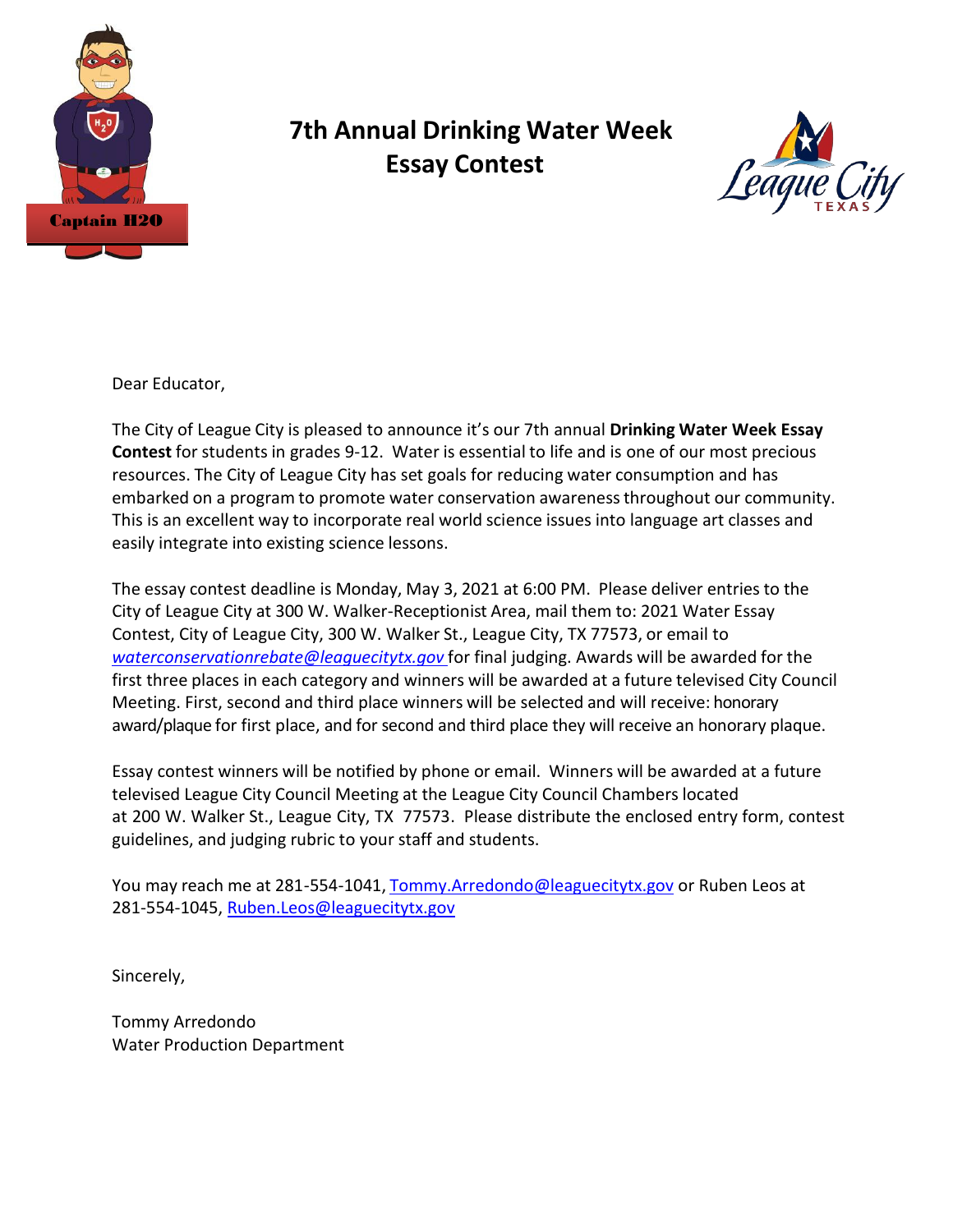### **2021**

### **Water Essay Contest**

Sponsored by: The City of League City, Public Works Entry Deadline: Monday, May 3, 2021 6:00 PM

CCISD Students Grades 9-12 are invited to participate

#### **Essay Topic**

Students should write a 300-500-word essay that addresses the following question:

#### **How do you get water to your home now? Who is your water supplier? Where do they get it from?**

As you write your essay, consider how water impacts your family, our region, and the environment.

#### **Guidelines**

- Essays must be legible and either typed or in pen on white paper.
- Essays under 300 or over 500 words will be disqualified.
- Each essay must be submitted with an entry form.
- All essays must be received no later than Monday, May 3, 2021 at 6:00 p.m.

Email to: *[wateressay@leaguecity.com](mailto:wateressay@leaguecity.com)*

Or

Mail to:

2021 Water Essay Contest City of League City 300 W. Walker St. League City, TX 77573

#### **Awards**

First, Second, and Third place winners will be selected and will receive:  $1<sup>st</sup>$  Place – honorary award/plaque;  $2^{nd}$  Place – honorary plaque;  $3<sup>rd</sup>$  Place – honorary plaque.

#### **Judging**

Entries will be judged on their creativity, clarity, and content. Essays without complete name and contact information will be disqualified.

#### **Award Presentation**

Contest winners will be awarded at a televised League City Council Meeting held at a future date. Winners will be notified of the date and time.

#### **For More Information**

Go to [www.leaguecity.com/waterwise](http://www.leaguecity.com/waterwise) for resources and judging rubric.

For more information concerning the essay contest, please contact Tommy Arredondo at 281-554-1041, [Tommy.Arredondo@leaguecitytx.gov](mailto:Tommy.Arredondo@leaguecitytx.gov) or Ruben Leos at 281-554-1045, [Ruben.Leos@leaguecitytx.gov.](mailto:Ruben.Leos@leaguecitytx.gov.)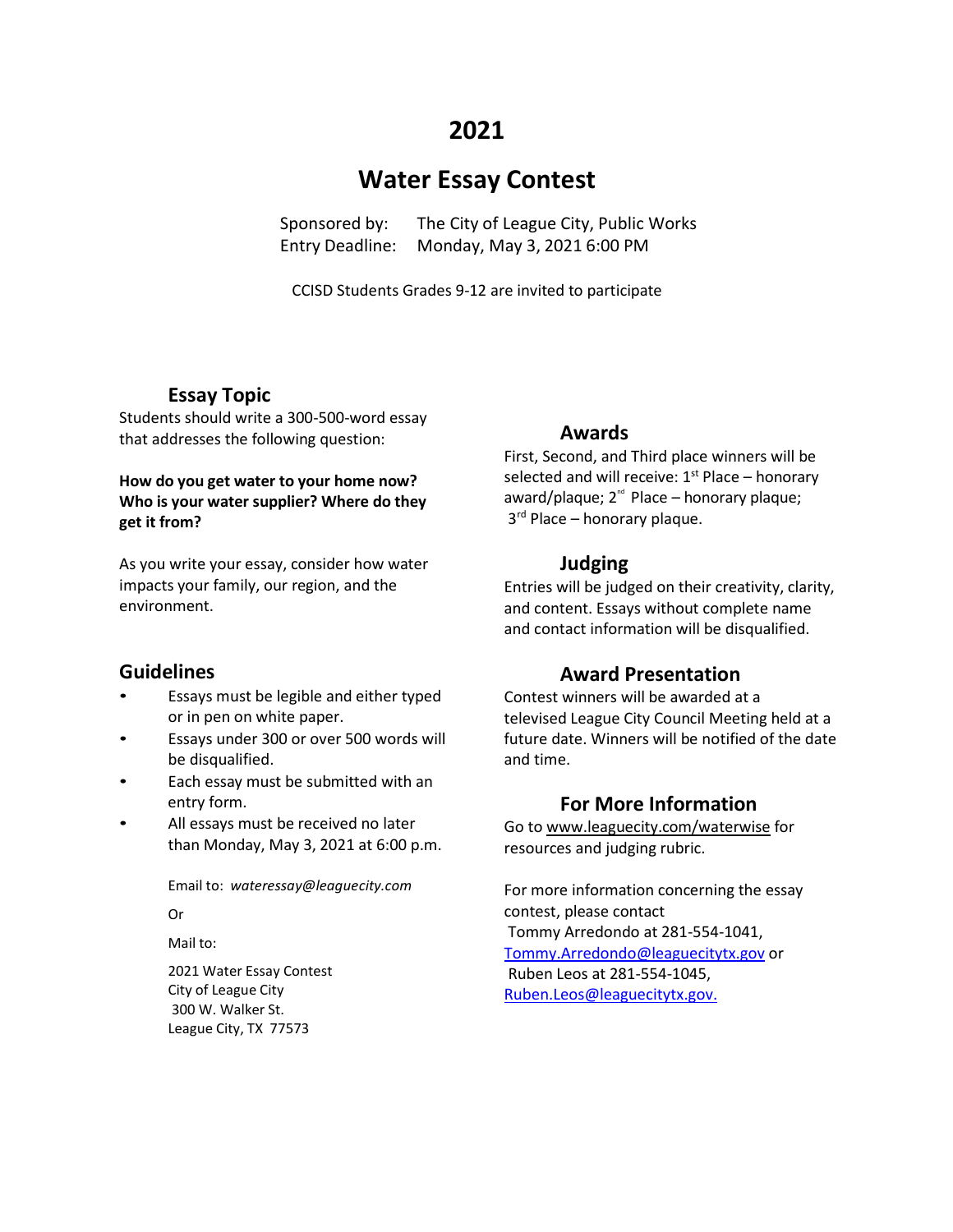## **2021**

## **Water Essay Contest**

Sponsored by: The City of League City Public Works

**Entry Form Deadline: Monday,**

**May 3, 2021**

Please complete the form below and submit with your essay

| Student's Name: Name:        |
|------------------------------|
|                              |
| Essay Word Count:            |
|                              |
|                              |
| $\operatorname{City}$ & Zip: |
|                              |
| Teacher's Name: Name:        |
|                              |
| Grade Level:                 |

Please return entry to: 2021 Water Essay Contest City of League City 300 W. Walker St. League City, TX 77573 or email to: [waterconservationrebate@](mailto:waterconservationrebate@leaguecitytx.gov) leaguecitytx.gov



For more information, please contact Tommy Arredondo at 281-555-1041, Tommy.Arredondo@leaguecitytx.gov or Ruben Leos at 281-554-1045, [Ruben.Leos@leaguecitytx.gov.](mailto:Ruben.Leos@leaguecitytx.gov)